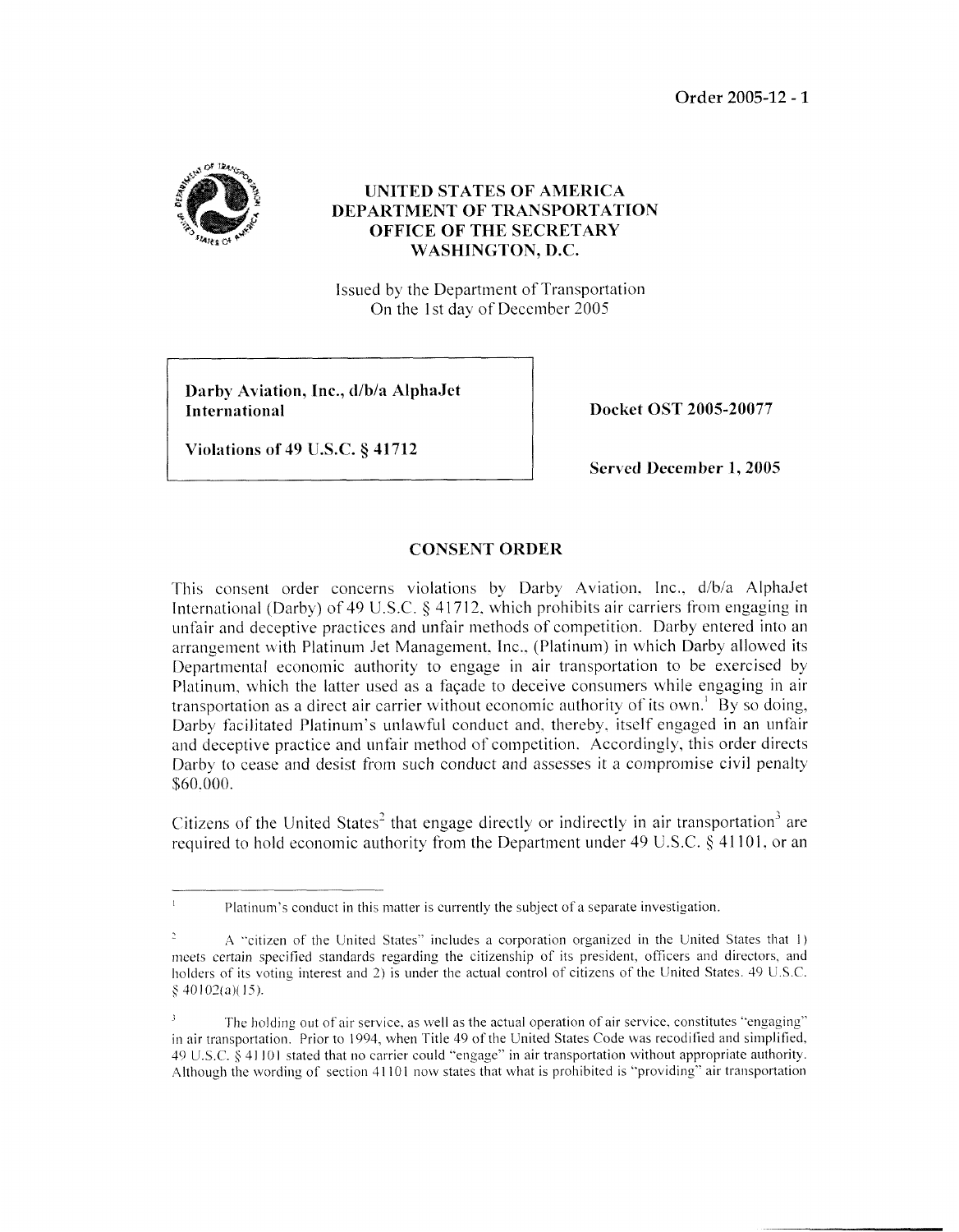esemption from that provision. such as those applicable to direct air carriers operating as air taxis under 14 CFR Part 298 or to indirect air carriers functioning as public charter operators pursuant to 14 CFR Part 380 or air freight forwarders under 14 CFR Part 296.

Darby is a direct air carrier that, at all times relevant to this order, held economic authority in the form of an air taxi registration under 14 CFR Part 298, together with safety certification from the Federal Aviation Administration (FAA) under 14 CFR Part 135. At least as early as November 2003, Darby entered into three separate charter management agreements (CMAs) with Platinum, the lessee of three Canadair Challenger aircraft. Under the CMAs, in return for monthly "certificate fees" of several thousand dollars. Darby placed on its FAA Part 135 operations specilications Platinum's three Challenger aircraft. Although Platinum did not possess economic authority in its own right to hold out or to provide, directly or indirectly, air transportation aboard these or any other aircraft, Platinum engaged in significant direct air carrier service facilitated under the three CMAs with Darby.<sup>4</sup>

Although the CMAs gave Darby the power to market and operate Platinum's aircraft for third-party cliarters. in practice. Darby permitted Platinum to perform these fiinctions for itself independently of Darby, leading the Office of Aviation Enforcement and Proceedings (Enforcement Office) to conclude that Darby's activities under the CMAs chiefly comprised the collection of the monthly certificate rental fees. Clothed in Darby's operating authority, Platinum held itself out as the licensed operator of singleentity charter air transportation aboard the Challenger aircraft and. as a principal in its own right, entered into numerous contracts with charterers to provide such transportation. Moreover, a review of Platinum's conduct in fulfilling those contracts shows that it, rather than Darby, was the actual operator of the flights. $\frac{5}{3}$ 

The nature of Platinum's and Darby's activities became known during government investigations that followed the crash on take-off of one of Platinum's Challenger aircraft at Teterboro, New Jersey, on February 2, 2005. The accident flight, which purportedly was under Darby's operational control, was conducted without Darby's knowledge for a charterer that had contracted with Platinum under the reasonable expectation of receiving

without authority, Congress made clear when it recodified Title 49 that in doing so it did not intend any substantive change to the statute. Act of July 5, 1994, Pub. L. 103-272, § 6(a), 108 Stat. 745, 1378.

<sup>&</sup>lt;sup>4</sup> 011 May 26, 2005, the National Transportation Safety Board (NTSB) affirmed a March 23, 2005, FAA emergency order suspending Darby's Part 135 air carrier certificate on the grounds that Darby failed to maintain operational control of the aircraft that it ostensibly managed for Platinum. Administrator v *Darby Aviation d/b/a AlphaJet* NTSB Order EA-5159. As of this date, the suspension has been lifted for air taxi operations with aircraft located at Darby's principal base of operations.

For example, Platinum hired, employed, trained, and dispatched all of the pilots and flight attendants used aboard the flights that it had sold on its aircraft: Platinum performed or arranged and paid for the maintenance of the aircraft; Platinum kept the maintenance records on the aircraft; and Platinum provided scheduling and flight following for the aircraft. *Administrator v. Darby Aviation d/b/a AlphaJet* NTSB Order EA-5159.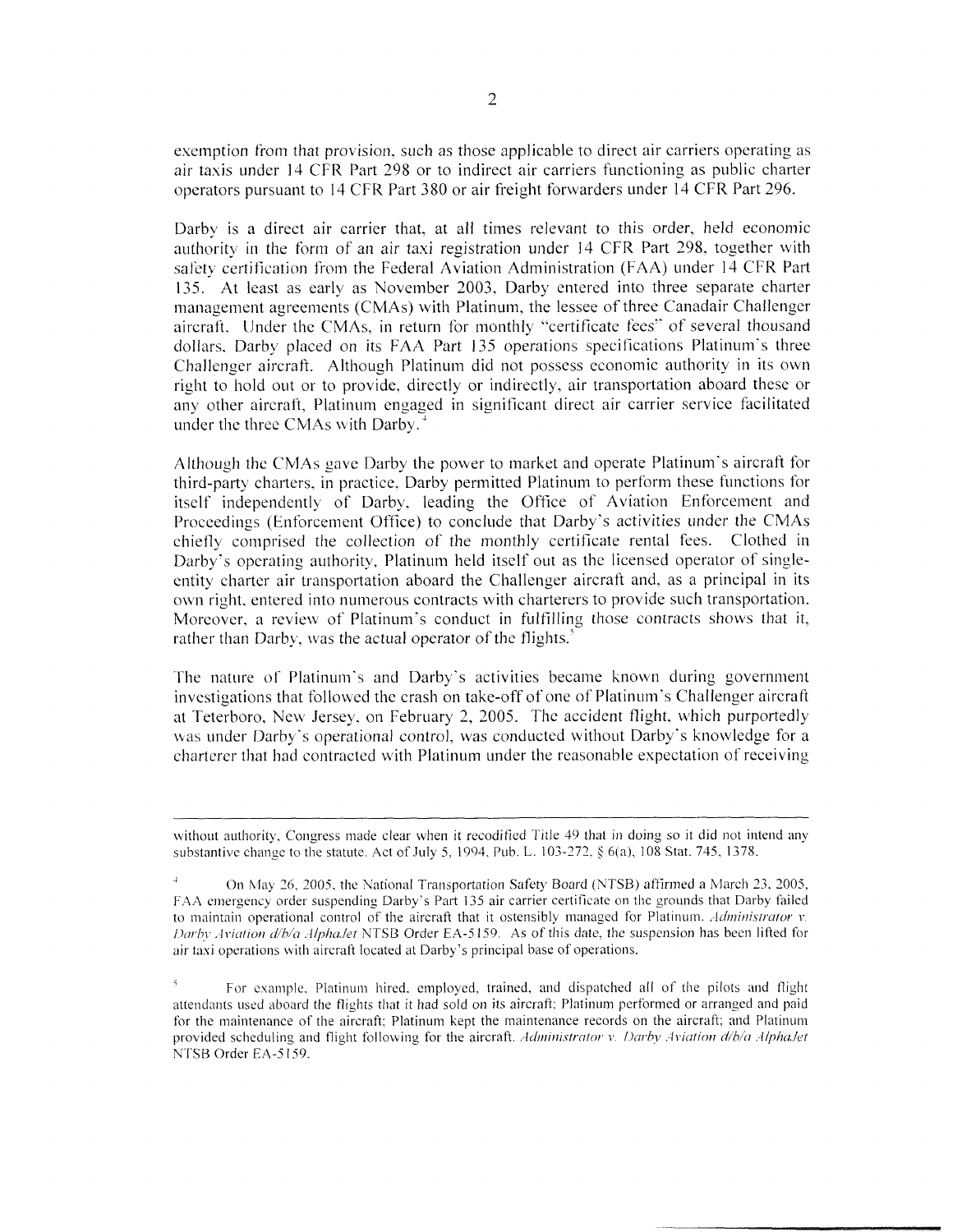the protections afforded consumers traveling on duly licensed air carriers-an erroneous belief enabled, in part, by Darby's conduct.<sup>6</sup>

In isolation, Platinum's behavior would have been extremely serious because it amounted to engaging in air transportation without a license. However. Platinum's behavior was particularly pernicious because it was done under the guise of lawful authority, a condition that would have been impossible without Darby's involvement. Thus. Darby bears some responsibility for Platinum's conduct. **As** a practical matter. Darby should have maintained operational control over the aircraft on its operations specifications to the satisfaction of the FAA and should have taken reasonable measures to prevent Platinum from engaging in air transportation without the requisite Departmental economic authority. Instead, Darby facilitated Platinum's unlawful conduct and, thereby, itself engaged in an unfair and deceptive trade practice and an unfair method of competition in violation of49 U.S.C. **9** 4l712.?

In mitigation, Darby has assured the Enforcement Office that it has always enjoyed an excellent reputation for regulatory compliance, particularly in reference to the Birmingham FAA Flight Standards District Office (FSDO), which monitored Darby's day-to-day activities. Darby asserts that it did not enter into its initial arrangement with Platinum with the intent of facilitating unlawful conduct on the part of Platinum and it states that the addition of the Platinum aircraft to its operations specifications was approved by its FSDO.<sup>8</sup> Furthermore, Darby states that, based on contacts with its FSDO, it believed that it had taken the necessary and reasonable steps to ensure that Platinum would not be considered to be engaged in unauthorized operations. In this latter regard, Darby points out that, until such time as the Enforcement Office brought these matters to its attention. Darby's contact with DOT's Office of the Secretary had been limited to registering under Part 298. Darby states that it was unaware of the Department's regulatory jurisdiction in this area and the Department's position that Darby's relationship with Platinum could make Darby responsible for Platinum's conduct. Under these circumstances, Darby believes that it was not unreasonable to assume that the arrangement with Platinum, which appeared to Darby to satisfy the Birmingham FAA FSDO, would not run afoul of any Departmental requirement.

The Enforcement Office has been advised of civil litigation naming Platinum. Darby, and others arising out of the February 2, 2005, flight; Darby is defending that action. The Enforcement Office has also been advised that Darby has initiated a civil action against Platinum. We do not intend here to attempt to resolve these disputes or any other civil disputes arising out of the February 2. *2005,* flight or Darby's relationship with Platinum.

See, e.g., *Blue Moon Aviation, LLC, Violations of 49 U.S.C.*  $\S$  41101 and 41712, Order 2004-11-4 (Nov. 12, 2004) and *Frontier Airlines, Inc., Violations of 49 U.S.C.*  $\S$  41712 and 14 CFR Part 212, Order *2003-8-* I9 (Atlg. 18. 2004) ( tinfair and deceptive practice and unfair method of competition in violation of 49 U.S.C. § 41712 found where arrangement between a direct air carrier and non-air carrier entity marketing air transportation to the public was such that direct air carrier knew or should have known of the unlicensed entity's unlawful conduct.)

The Enforcement Office has no evidence that Darby intentionally violated the economic requirements that are the subject of this order.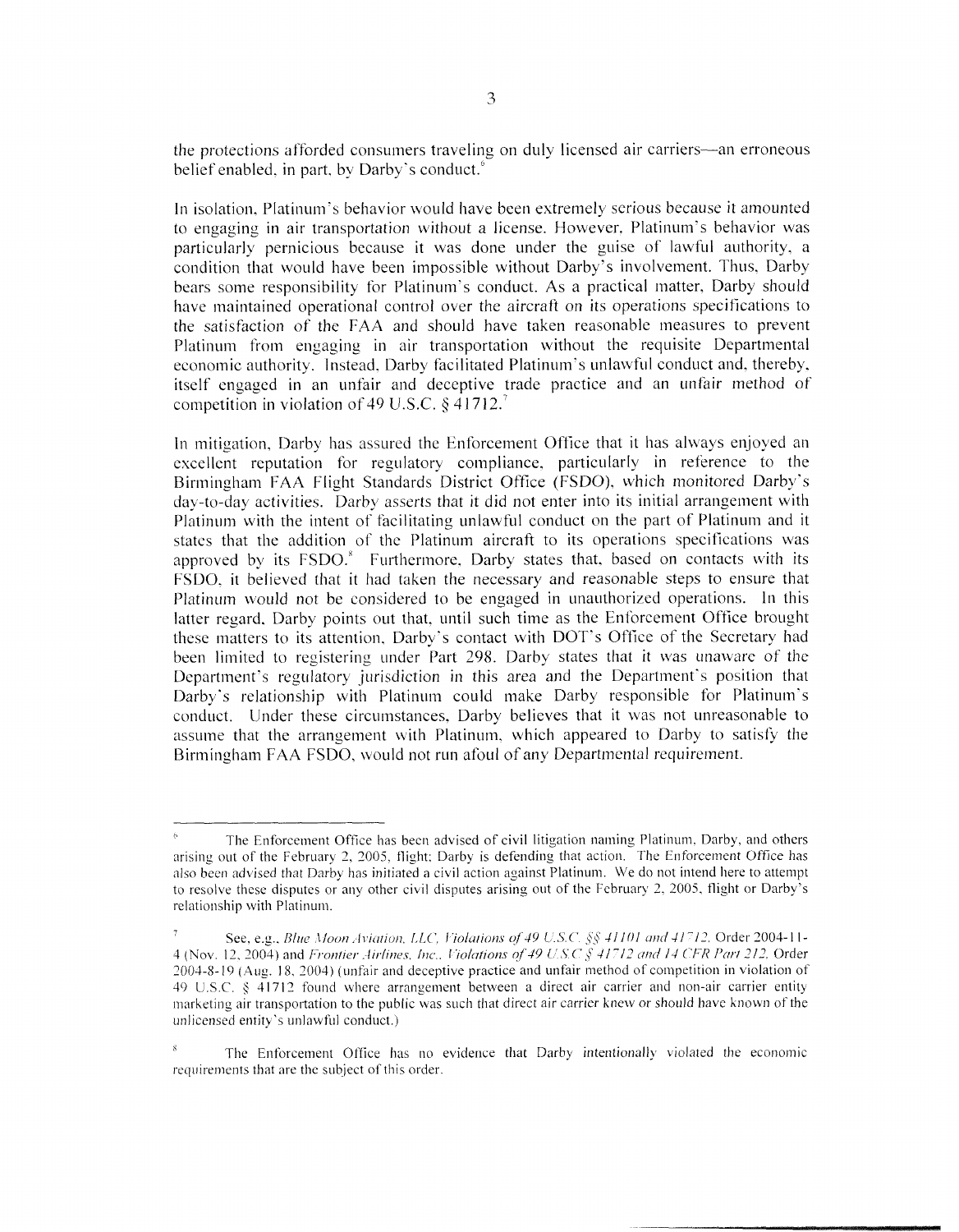Also, after being contacted by the Enforcement Office, Darby states that it consulted with counsel, met in person with the Department to present the company's position and cooperated fully with the Enforcement Office's investigation of this matter. According to Darby, the costs associated with these efforts have been substantial. Moreover, as part of its response to the Enforcement Office, Darby claims that it did not profit from its arrangement with Platinum and, over the most recent three years. that it has suffered losses in connection with its air taxi operations. Darby requested the Enforcement Oftice to take these circumstances into account in arriving at this settlement.

The Enforcement Office has carefully considered all of the information provided by Darby, but continues to believe that enforcement action is warranted. In this connection and in order to avoid litigation, the Enforcement Office and Darby have reached a settlement of this matter. Without admitting or denying the violations described above, Darby agrees to the issuance of this order to cease and desist from future violations of 49 U.S.C.  $\S$  41712 and to the assessment of  $$60,000$  in compromise of potential civil penalties otherwise assessable. Of this amount, \$30,000 shall be paid under the terms described below. The remaining \$30,000 shall be suspended for 12 months following the service date of this order and then forgiven unless Darby violates this order's cease and desist or payment provisions, in which case the entire unpaid amount shall become due and payable immediately, and Darby may be subject to additional enforcement action. The Enforcement Office believes that this compromise assessment is appropriate in view of the nature and extent of the violations in question, serves the public interest, and establishes a deterrent to future similar unlawful operations by carriers in their arrangements with entities that lack appropriate economic authority that involve the sale of air transportation.

This order is issued under the authority contained in 49 CFR 1.57a and 14 CFR 385.15.

## ACCORDINGLY,

I. the order as being in the public interest; Hased on the above discussion, we approve this settlement and the provisions of

2. We find that Darby Aviation, Inc., d/b/a AlphaJet International by facilitating unauthorized operations by Platinum Jet Management, Inc., as described above, engaged in an unfair and deceptive practice and an unfair method of competition in violation of 49 U.S.C. § 41712;

3. We order Darby Aviation, lnc., d/b/a AlphaJet International and all other entities owned and controlled by or under common ownership and control with Darby Aviation, Inc..  $d/b/a$  AlphaJet International, and their successors and assignees to cease and desist from further similar violations of 49 U.S.C.  $\S$  41712;